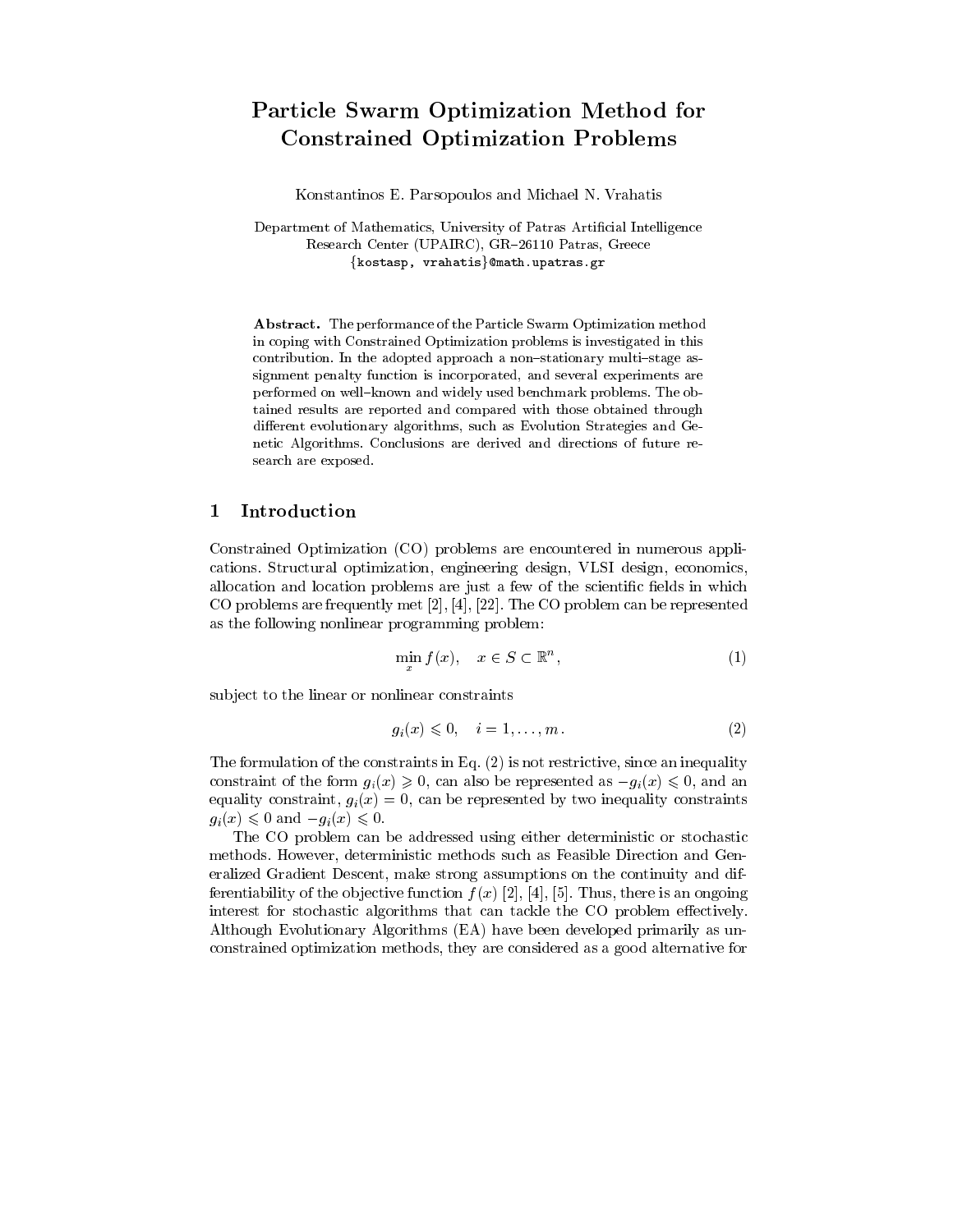solving CO problems. Promising results have been reported during the past few years and several variants of Genetic Algorithms (GA) [6], Evolutionary Programming [3], and Evolution Strategies (ES) [20], have been proposed to cope with the CO problem [7], [8], [12], [22].

The most common approach for solving CO problems is the use of a penalty function. The constrained problem is transformed to an unconstrained one, by penalizing the constraints and building a single ob jective function, which in turn is minimized using an unconstrained optimization algorithm [2], [4], [19]. This is most probably the reason behind the popularity of the Penalty Function approach when EAs are used to address the CO problem [8], [22].

In this paper, the performance of the Particle Swarm Optimization method (PSO) [1], [11], in solving CO problems is investigated. The CO problem is tackled through the minimization of a non-stationary multi-stage assignment penalty function. The results of experiments performed on well-known test problems are reported and discussed in comparison with results obtained by other EAs. In the next section, the Penalty Function approach is briefly described. In Section 3, the Particle Swarm Optimization method is presented, and, in Section 4, the test problems as well as the experimental results are reported. The paper ends with conclusions and ideas for future research, reported in Section 5.

## 2 The Penalty Function Approach

The search space in CO problems consists of two kinds of points: feasible and unfeasible. Feasible points satisfy all the constraints, while unfeasible points violate at least one of them. The Penalty Function technique, solves the CO problem through a sequence of unconstrained optimization problems [8]. Up to date, no other method for defining pertinent penalty functions, than trial-anderror, exists [22]. If the penalty values are high, the minimization algorithms usually get trapped in local minima. On the other hand, if penalty values are low, they can hardly detect feasible optimal solutions.

Penalty functions are distinguished into two main categories: stationary and non-stationary. Stationary penalty functions, use fixed penalty values throughout the minimization, while in contrast, in non-stationary penalty functions, the penalty values are dynamically modied. In the literature, results obtained using non-stationary penalty functions are almost always superior to those obtained through stationary functions.

A penalty function is, generally, defined as  $[22]$ 

$$
F(x) = f(x) + h(k) H(x), \quad x \in S \subset \mathbb{R}^n,
$$
\n<sup>(3)</sup>

where  $f(x)$  is the original objective function of the CO problem in Eq. (1);  $h(k)$  is a dynamically modified penalty value, where k is the algorithm's current iteration number; and  $H(x)$  is a penalty factor, defined as

$$
H(x) = \sum_{i=1}^{m} \theta(q_i(x)) q_i(x)^{\gamma(q_i(x))},
$$
\n(4)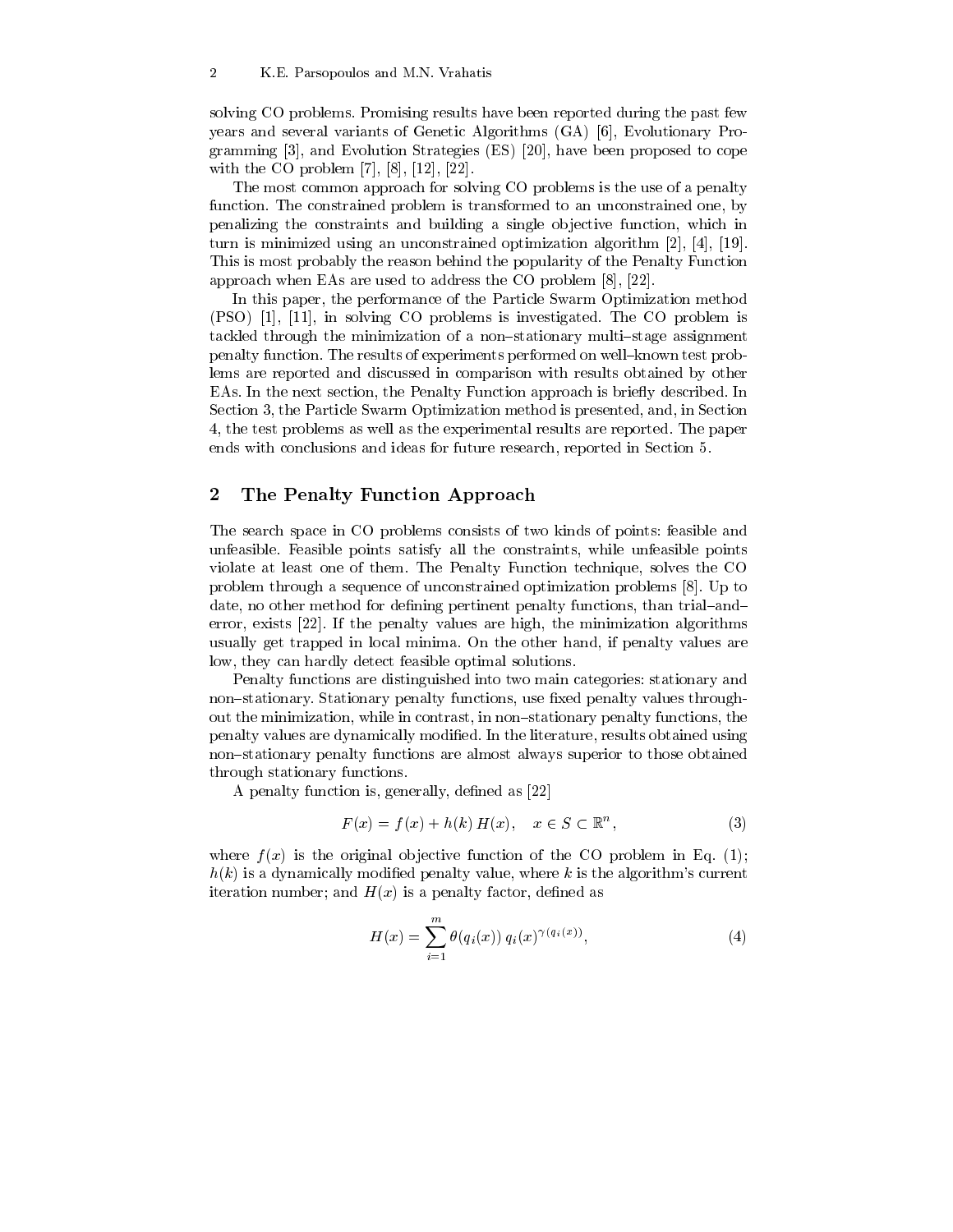where  $q_i(x) = \max\{0, g_i(x)\}\$ ,  $i = 1, \ldots, m$ . The function  $q_i(x)$  is a relative violated function of the constraints;  $\theta(q_i(x))$  is a multi-stage assignment function [7];  $\gamma(q_i(x))$  is the power of the penalty function; and  $g_i(x)$  are the constraints described in Eq. (2).

The functions  $h(.)$ ,  $\theta(.)$  and  $\gamma(.)$ , are problem dependent. In our experiments, a non-stationary multi-stage assignment penalty function was used. Details concerning the penalty function used in the experiments, are given in Section 4. In the next section, the PSO algorithm is described.

#### 3 3 The Particle Swarm Optimization Method

PSO is a stochastic global optimization method which is based on simulation of social behavior. As in GA and ES, PSO exploits a population of potential solutions to probe the search space. In contrast to the aforementioned methods in PSO no operators inspired by natural evolution are applied to extract a new generation of candidate solutions. Instead of mutation PSO relies on the exchange of information between individuals, called particles, of the population, called  $swarm$ . In effect, each particle adjusts its trajectory towards its own previous best position, and towards the best previous position attained by any member of its neighborhood [9]. In the global variant of PSO, the whole swarm is considered as the neighborhood. Thus, global sharing of information takes place and particles prot from the discoveries and previous experience of all other companions during the search for promising regions of the landscape. To visualize the operation of the method consider the case of the single-objective minimization case; promising regions in this case possess lower function values compared to others, visited previously.

Several variants of PSO have been proposed up to date, following Eberhart and Kennedy who were the first to introduce this method  $[1]$ ,  $[10]$ ,  $[11]$ . The variants which were applied in our experiments are exposed in the following paragraphs.

Initially, let us define the notation adopted in this paper: assuming that the search space is  $D$ -dimensional, the *i*-th particle of the swarm is represented by a D-dimensional vector  $X_i = (x_{i1}, x_{i2},...,x_{iD})$  and the best particle of the swarm, i.e. the particle with the lowest function value, is denoted by index g. The best previous position (i.e. the position corresponding to the best function value) of the *i*-th particle is recorded and represented as  $P_i = (p_{i1}, p_{i2}, \ldots, p_{iD}),$ and the position change (velocity) of the *i*-th particle is  $V_i = (v_{i1}, v_{i2}, \ldots, v_{iD}).$ 

The particles are manipulated according to the following equations (the superscripts denote the iteration):

$$
V_i^{k+1} = \chi \left( w V_i^k + c_1 r_{i1}^k (P_i^k - X_i^k) + c_2 r_{i2}^k (P_g^k - X_i^k) \right), \tag{5}
$$

$$
X_i^{k+1} = X_i^k + V_i^{k+1},\tag{6}
$$

where  $i = 1, 2, \ldots, N$ , and N is the size of the population;  $\chi$  is a constriction factor which is used to control and constrict velocities;  $w$  is the *inertia weight*;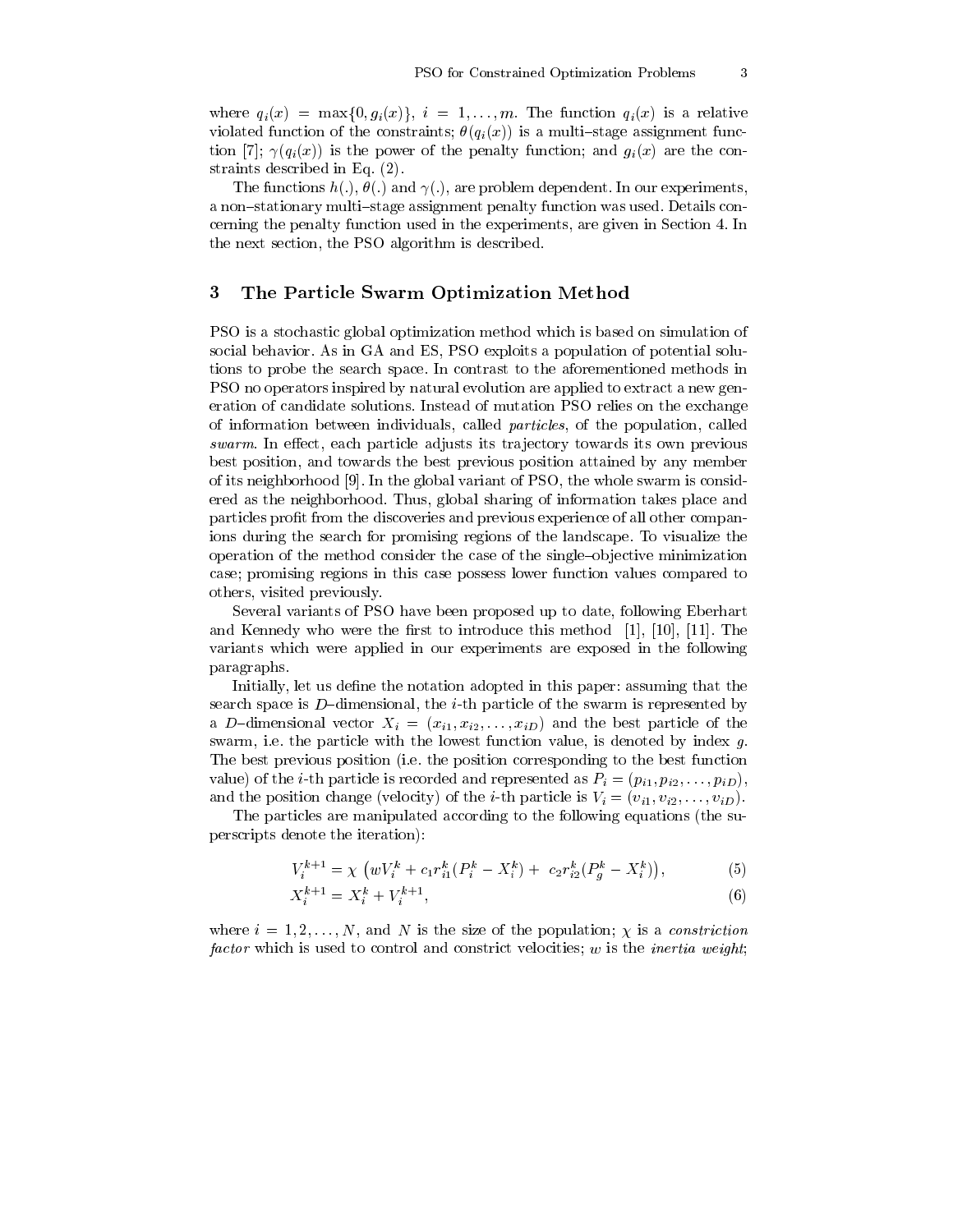$c_1$  and  $c_2$  are two positive constants, called the *cognitive* and *social* parameter respectively;  $r_{i1}$  and  $r_{i2}$  are random numbers uniformly distributed within the range  $[0, 1]$ . Eq.  $(5)$  is used to determine the *i*-th particle's new velocity, at each iteration, while Eq.  $(6)$  provides the new position of the *i*-th particle, adding its new velocity, to its current position. The performance of each particle is measured according to a fitness function, which is problem-dependent. In optimization problems, the fitness function is usually identical with the objective function under consideration.

The role of the inertia weight w is considered important for the PSO's convergence behavior. The inertia weight is employed to control the impact of the previous history of velocities on the current velocity. Thus, the parameter  $w$  regulates the trade-off between the global (wide-ranging) and the local (nearby) exploration abilities of the swarm. A large inertia weight facilitates exploration  $(searching new areas)$ , while a small one tends to facilitate exploitation, i.e. fine tuning the current search area. A proper value for the inertia weight  $w$  provides balance between the global and local exploration ability of the swarm, and, thus results in better solutions. Experimental results imply that it is preferable to initially set the inertia to a large value, to promote global exploration of the search space, and gradually decrease it to obtain refined solutions [21]. The initial population can be generated either randomly or by using a Sobol sequence generator [18], which ensures that the  $D$ -dimensional vectors will be uniformly distributed within the search space.

The PSO technique has proven to be very efficient for solving real valued global unconstrained optimization problems  $[13]$ - $[17]$ . In the next section experimental results of the performance of PSO in CO problems are reported.

### 4 Experimental Results

The performance of three variants of PSO was investigated on well-known and widely used test problems. One variant utilizes only inertia weight (denoted as PSO-In), a second variant utilizes only constriction factor (denoted as PSO-Co), and the last one utilizes both inertia weight and constriction factor (denoted as PSO-Bo). For all variants, fixed values, considered as default, for the PSO's parameters were used:  $c_1 = c_2 = 2$ ; w was gradually decreased from 1.2 towards 0.1;  $\chi = 0.73$ . Some variants of PSO, impose a maximum value on the velocity,  $V_{max}$ , to prevent the swarm from explosion. In our experiments  $V_{max}$  was always fixed, to the value of  $V_{max} = 4$ . The size of the swarm was set equal to 100, 10 runs were performed for each test problem, and the PSO algorithm ran for 1000 iterations, in each case. A violation tolerance was used for the constraints. Thus, a constraint  $g_i(x)$  was assumed to be violated, only if  $g_i(x) > 10$  .

Regarding the penalty parameters, the same values as the values reported in [22] were used, to obtain results comparable to the results obtained using different EA, in [22]. Specifically, if  $q_i(x) < 1$ , then  $\gamma(q_i(x)) = 1$ , otherwise  $\gamma(q_i(x)) = 2$ . Moreover, if  $q_i(x) < 0.001$  then  $\theta(q_i(x)) = 10$ , else, if  $q_i(x) \leq 0.1$ then  $\theta(q_i(x)) = 20$ , else, if  $q_i(x) \leq 1$  then  $\theta(q_i(x)) = 100$ , otherwise  $\theta(q_i(x)) =$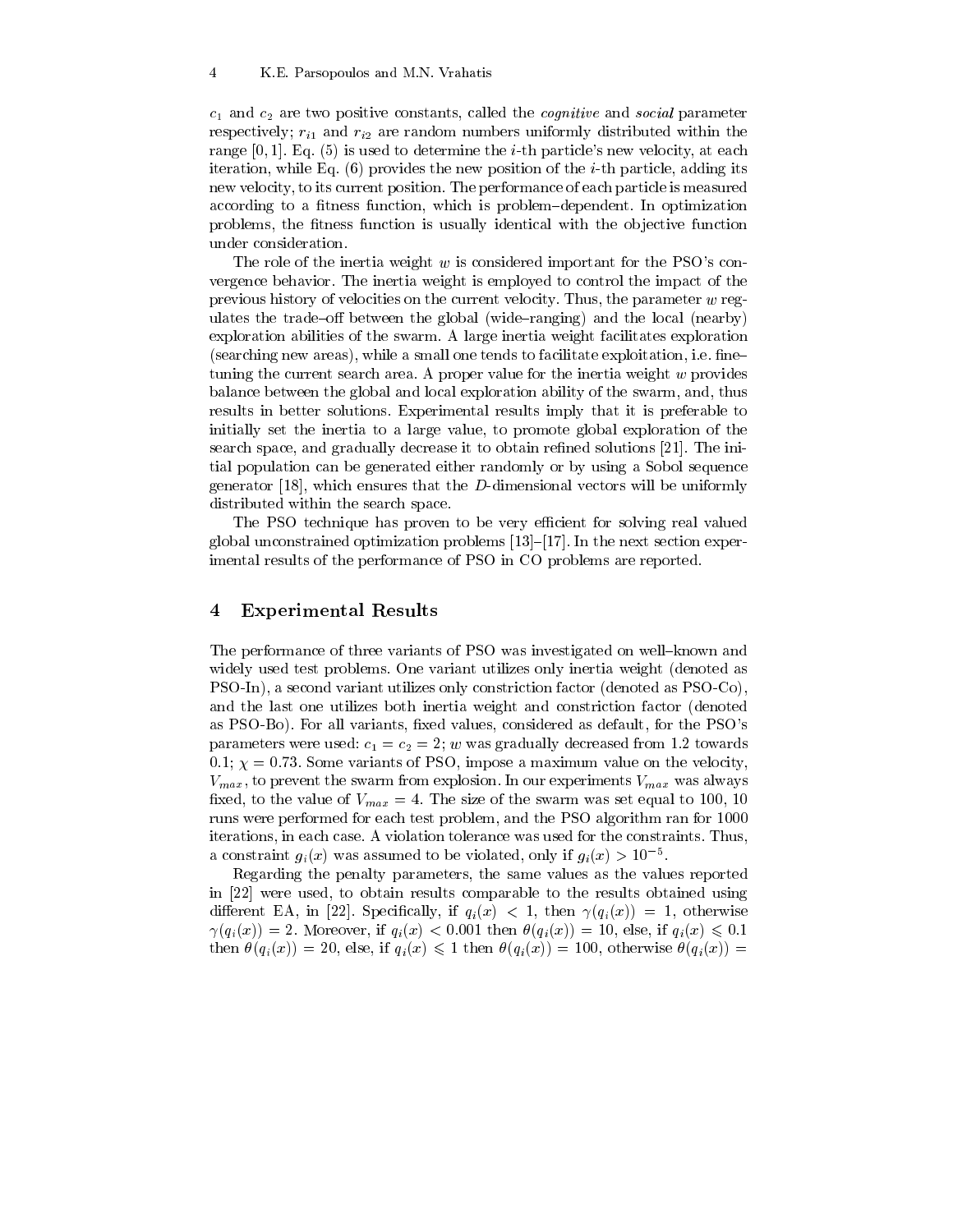,

300. Regarding the function  $h(.)$ , it was set to  $h(k) = \sqrt{k}$  for Test Problem 1, and  $h(k) = k\sqrt{k}$  for the rest problems.

The test problems are defined immediately below:

Test Problem 1, [4]:

$$
f(x) = (x_1 - 2)^2 + (x_2 - 1)^2,
$$

subject to  $x_1 = 2x_2 - 1$ ,  $x_1^2/4 + x_2^2 - 1 \le 0$ . The best known solution is  $f =$ 1:3934651.

Test Problem 2, [2]:

$$
f(x) = (x_1 - 10)^3 + (x_2 - 20)^3
$$

subject to  $100-(x_1-5)^2-(x_2-5)^2 \leq 0$ ,  $(x_1-6)^2+(x_2-5)^2-82.81 \leq 0$ ,  $13 \leq$  $x_1 \le 100, 0 \le x_2 \le 100$ . The best known solution is  $f^* = -6961.81381$ .

Test Problem 3, [5]:

$$
f(x) = (x_1 - 10)^2 + 5(x_2 - 12)^2 + x_3^4 + 3(x_4 - 11)^2 +
$$
  
+10x\_5^6 + 7x\_6^2 + x\_7^4 - 4x\_6x\_7 - 10x\_6 - 8x\_7,

subject to  $-127 + 2x_1 + 3x_2 + x_3 + 4x_4 + 3x_5 \le 0$ ,  $-282 + 7x_1 + 3x_2 + 10x_3 + x_4 - x_5 \le 0$  $0, -190 + 25x_1 + x_2 + 0x_6 - 8x_7 \leq 0, 4x_1 + x_2 - 3x_1x_2 + 2x_3 + 3x_6 - 11x_7 \leq$  $0, -10 \leq x_i \leq 10, i = 1,..., 7$ . The best known solution is  $f^* = 680.630057$ .

Test Problems 4 and 5 , [5]:

 $f(x) = 5.3578547x_3 + 0.8356891x_1x_5 + 37.293239x_1 - 40792.141$ ,

subject to  $0 \le 85.334407 + 0.0056858T_1 + T_2x_1x_4 - 0.0022053x_3x_5 \le 92$ ,  $90 \le$  $80.31249 + 0.0071317x_2x_5 + 0.0029933x_1x_2 + 0.0021813x_3 \le 110, 20 \le 9.300901 +$  $0.0047026x_3x_5 + 0.0012547x_1x_3 + 0.0019085x_3x_4 \leq 25$ ,  $78 \leq x_1 \leq 102$ ,  $33 \leq$  $x_2 \le 45$ ,  $27 \le x_i \le 45$ ,  $i = 3, 4, 5$ , where  $T_1 = x_2x_5$  and  $T_2 = 0.0006262$  for Test Problem 4, and  $T_1 = x_2x_3$ ,  $T_2 = 0.00026$  for Test Problem 5. The best known solution for Test Problem 4 is  $f^* = -30665.538$ , while for Test Problem 5 it is unknown.

Test Problem 6, [12]:

$$
f(x,y)=-10.5x_1-7.5x_2-3.5x_3-2.5x_4-1.5x_5-10y-0.5\sum_{i=1}^5x_i^2,
$$

subject to  $6x_1 + 3x_2 + 3x_3 + 2x_4 + x_5 - 6.5 \leq 0$ ,  $10x_1 + 10x_3 + y \leq 20$ ,  $0 \leq x_i \leq 1$ ,  $i = 1, \ldots, 5, 0 \leq y$ . The best known solution is  $f = -215.0$ .

For each test problem, the mean and the best solution obtained in all 10 runs, as well as the corresponding sum of violated constraints, were recorded. The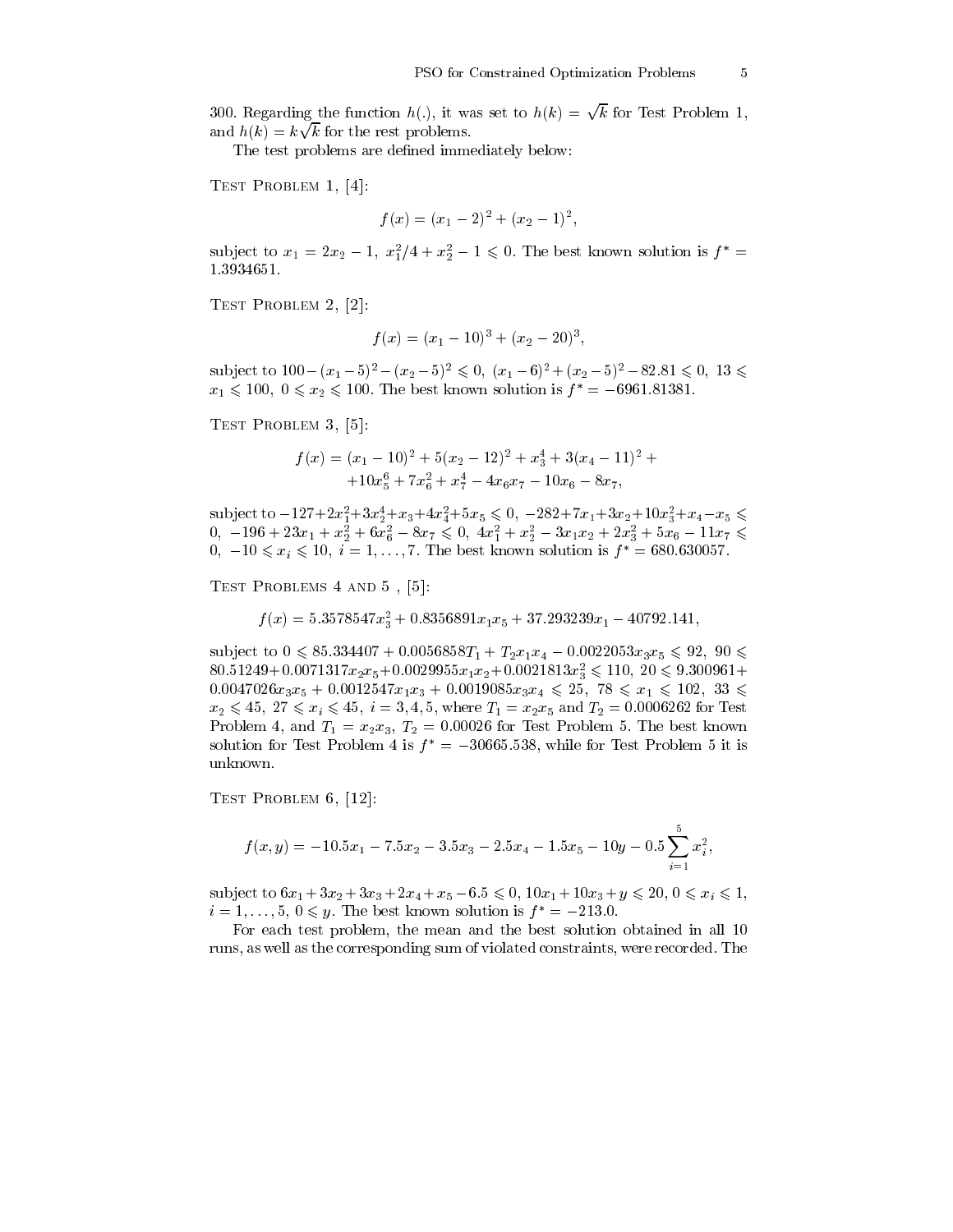|              |           | Problem Method Mean Solution (Sum V.C.) St.D. Best Solution (Sum V.C.) |        |                        |
|--------------|-----------|------------------------------------------------------------------------|--------|------------------------|
| $\mathbf{1}$ | PSO-In    | 1.394006(0.000014)                                                     | 0.0015 | 1.393431(0.000020)     |
|              | PSO Co    | 1.393431(0.000020)                                                     | 0.0    | 1.393431(0.000020)     |
|              | PSO-Bo    | 1.393431(0.000020)                                                     | 0.0    | 1.393431(0.000020)     |
| $2^{\circ}$  | PSO-In    | $-6960.866(0.0000037)$                                                 | 0.608  | $-6961.798(0.0000087)$ |
|              | $PSO$ -Co | $-6961.836(0.000019)$                                                  | 0.0011 | $-6961.837(0.000019)$  |
|              | PSO-Bo    | $-6961.774(0.000013)$                                                  | 0.14   | $-6961.837(0.000019)$  |
| 3            | $PSO-In$  | 680.671 (0.000008)                                                     | 0.034  | 680.639 (0.000019)     |
|              | PSO-Co    | 680.663(0.00034)                                                       | 0.050  | 680.635 (0.00130)      |
|              | PSO-Bo    | 680.683 (0.000015)                                                     | 0.041  | 680.636(0.0)           |
| 4            | PSO-In    | $-31526.304(1.297)$                                                    | 18.037 | $-31543.484(1.311)$    |
|              | PSO-Co    | $-31528.289(1.326)$                                                    | 12.147 | $-31542.578(1.311)$    |
|              | PSO-Bo    | $-31493.190(1.331)$                                                    | 131.67 | $-31544.459(1.311)$    |
| 5            | $PSO-In$  | $-31523.859(0.958)$                                                    | 17.531 | $-31544.036(0.997)$    |
|              | PSO Co    | $-31526.308(0.965)$                                                    | 19.153 | $-31543.312(0.996)$    |
|              | PSO-Bo    | $-31525.492(0.968)$                                                    | 23.392 | $-31545.054(0.999)$    |
| 6            | PSO-In    | $-213.0(0.0)$                                                          | 0.0    | $-213.0(0.0)$          |
|              | PSO-Co    | $-213.0(0.0)$                                                          | 0.0    | $-213.0(0.0)$          |
|              | PSO-Bo    | $-213.0(0.0)$                                                          | 0.0    | $-213.0(0.0)$          |

Table 1. The mean and the best solution found in all 10 runs, for each method and problem. The standard deviation of the optimal values for the 10 runs is reported. In the parentheses the corresponding sums of violated constraints are reported

results for all test problems are reported in Table 1. In all test problems, the three variants of PSO exhibited similar results. In most cases PSO outperformed the results reported in  $[22]$  for other EA. Proper fine-tuning of the PSO's parameters may result in better solutions.

#### $\overline{5}$ 5 Conclusions and Further Work

The capability of the PSO method to address CO problems was investigated through the performance of numerous experiments on well-known and widely used test problems. Preliminary results, obtained through the use of a nonstationary multi-stage penalty function, imply that PSO is a good alternative for tackling CO problems. In most cases PSO detected superior solutions than those obtained through other EAs, as reported in [22]. It should be mentioned that the results were competitive in all cases, despite the fact that only the default parameters of PSO were considered. The performance of the three PSO's variants was similar for all test problems.

Future work will include investigation of the PSO's performance in other benchmark and real-life problems, as well as the development of specialized operators that will indirectly enforce feasibility of the particles and guide the swarm towards the optimum solution, as well as fine-tuning of the parameters that may result in better solutions.